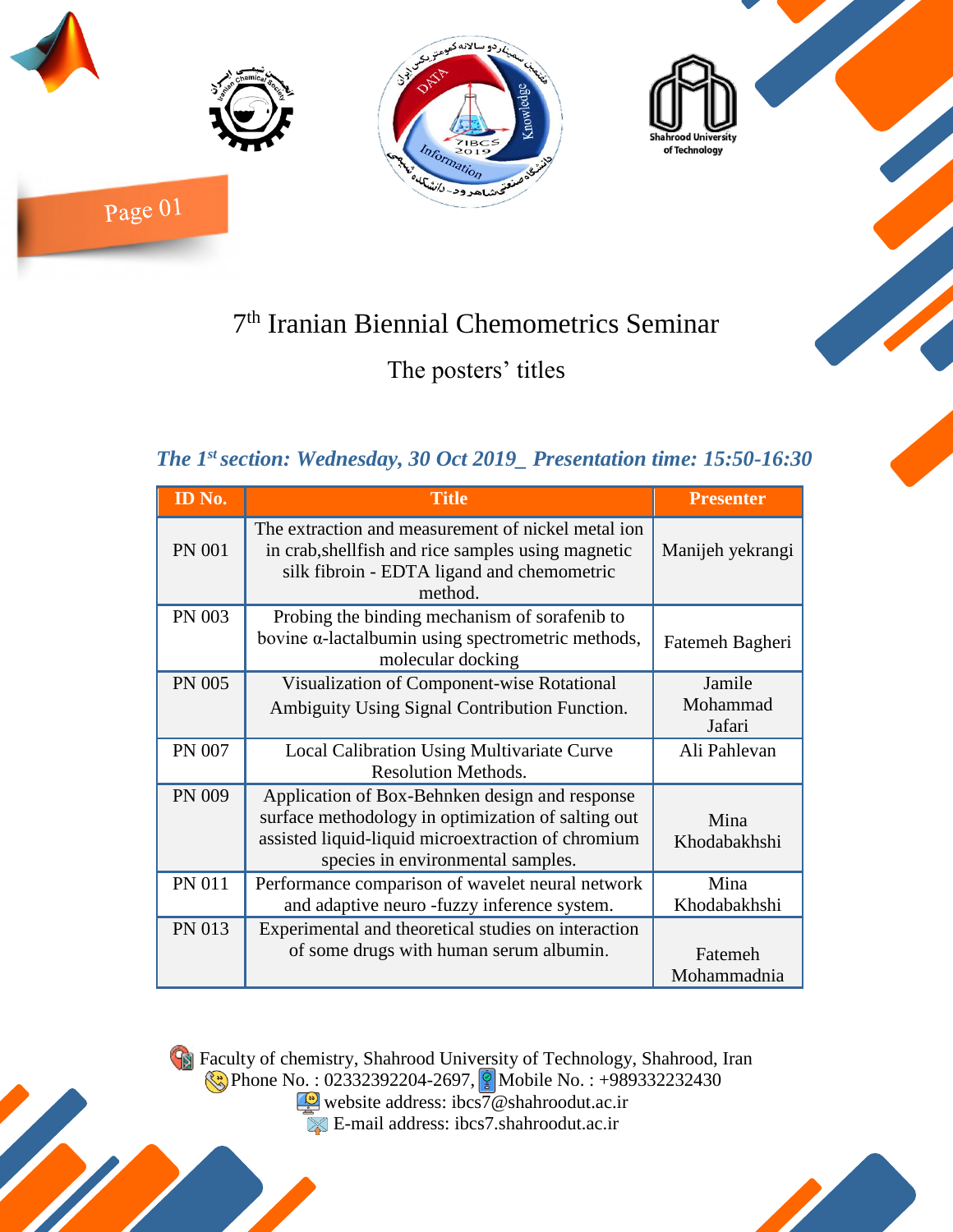

Page 02

#### *The 1st section: Wednesday, 30 Oct 2019\_Presentation time: 15:50-16:30*

| PN 015        | External parameter orthogonalization combined<br>with support vector machine as an efficient method<br>for analyzing saffron NIR and ATR-FTIR spectra to<br>assess saffron adulteration with plant-derived<br>adulterants. | Aryan<br>Amirvaresi       |
|---------------|----------------------------------------------------------------------------------------------------------------------------------------------------------------------------------------------------------------------------|---------------------------|
| <b>PN 017</b> | Partial least squares- residual bilinearization for<br>simultaneous determination of ten pesticides in milk<br>using QuEChERS-dispersive liquid-liquid<br>microextraction followed by gas chromatography.                  | Farnoosh Koleini          |
| PN 019        | Random Augmented Classical Least Squares: A<br>Modified Calibration with CLS and ILS<br>Advantages.                                                                                                                        | Saeed Khalili Ali<br>Abad |
| PN 021        | <b>Combination of Multivariate Curve Resolution</b><br><b>Alternating Least Squares</b><br>Method and Experimental Design to Optimize the<br>Simultaneous Photocatalytic Degradation of some<br>Nitro phenols.             | Javad Yousefi             |
| PN 023        | Comparison of molecular based modelling for<br>predicting gas heat capacity of organic compounds.                                                                                                                          | Aboozar Khajeh            |
| PN 025        | The feasibility of applying hand-held NIR for<br>speciation of beef, chicken, mutton and pork with<br>Chemometrics.                                                                                                        | <b>Abolfazl Dashti</b>    |
| PN 027        | QSPR study of linear retention indices of some<br>organic compounds extracted from Lupinus Pilosus<br>Murr plants.                                                                                                         | Razieh.Hamidi             |
| PN 029        | Geochemometrics Analysis of Cr, As, Hg, Cd, Pb in<br>Tarom soil samples by spectroscopic methods.                                                                                                                          | Somayeh Veyseh            |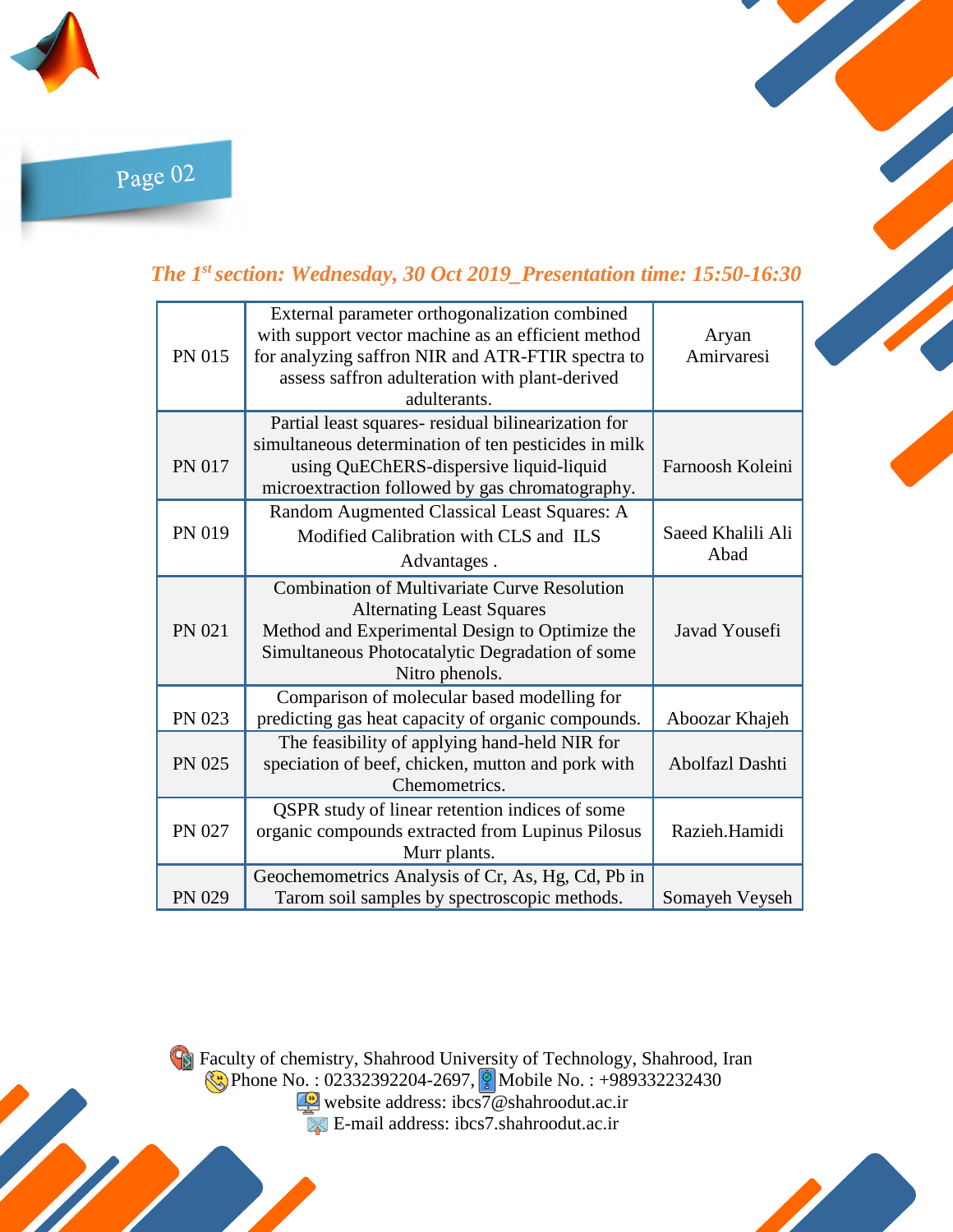

Page 03

#### *The 1st section: Wednesday, 30 Oct 2019\_Presentation time: 15:50-16:30*

| <b>PN 031</b> | The effect of random noise and spectral overlapping<br>on the accuracy of the extracted profiles from<br>spectroscopic data by soft modeling method. | Mahsa Zarei         |
|---------------|------------------------------------------------------------------------------------------------------------------------------------------------------|---------------------|
| PN 033        | Discovery of New Inhibitors of AChE by Virtual<br>Screening, Molecular Docking and Molecular                                                         | Fatemeh Ansari      |
|               | Dynamics Simulations.                                                                                                                                |                     |
| PN 035        | Multi-Stimuli Responsive Molecularly Imprinted<br>Polymer Based on Chain Transfer Agent Modified<br>Chitosan Nanoparticles for Microextraction of    | Saeedeh Ansari      |
|               | Capecitabine: An Experimental Design Study.<br><b>QSAR Study of Diarylpyrimidine Derivatives as</b>                                                  |                     |
|               | HIV-1 Nonnucleoside Reverse Transcriptase                                                                                                            |                     |
| <b>PN 037</b> | Inhibitors by Particle Swarm Optimization Feature<br>Selection-Multiple Linear Regression and Artificial<br>Neural Networks.                         | Mehdi Nekoei        |
| PN 039        | Combining chemometrics and the TOPSIS: a new<br>approach to optimizing HPLC parameters using<br>multiple-responses.                                  | Leila Mousavi       |
| <b>PN 041</b> | A QSAR Study of GC-MS Retention Indecies of<br><b>Essential Oils Extracted From Polygonum Minus</b><br>Huds.                                         | Shokoufe Khani      |
|               | Multivariate Methods Enhanced Nontarget LC-                                                                                                          |                     |
| PN 043        | HRMS Assessment of the River Upstream and                                                                                                            | Reza Lotfi          |
|               | Downstream Water Pollution Impressed by<br><b>Wastewater Treatment Effluents.</b>                                                                    | Khatoonabadi        |
|               | Quantitative structure activity relationship study of                                                                                                |                     |
| <b>PN 045</b> | azine derivatives as NNRTIs using artificial neural<br>network.                                                                                      | Mozhgan.<br>Beglari |

Faculty of chemistry, Shahrood University of Technology, Shahrood, Iran Phone No.: 02332392204-2697, **Mobile No.: +989332232430** 

website address: ibcs7@shahroodut.ac.ir E-mail address: ibcs7.shahroodut.ac.ir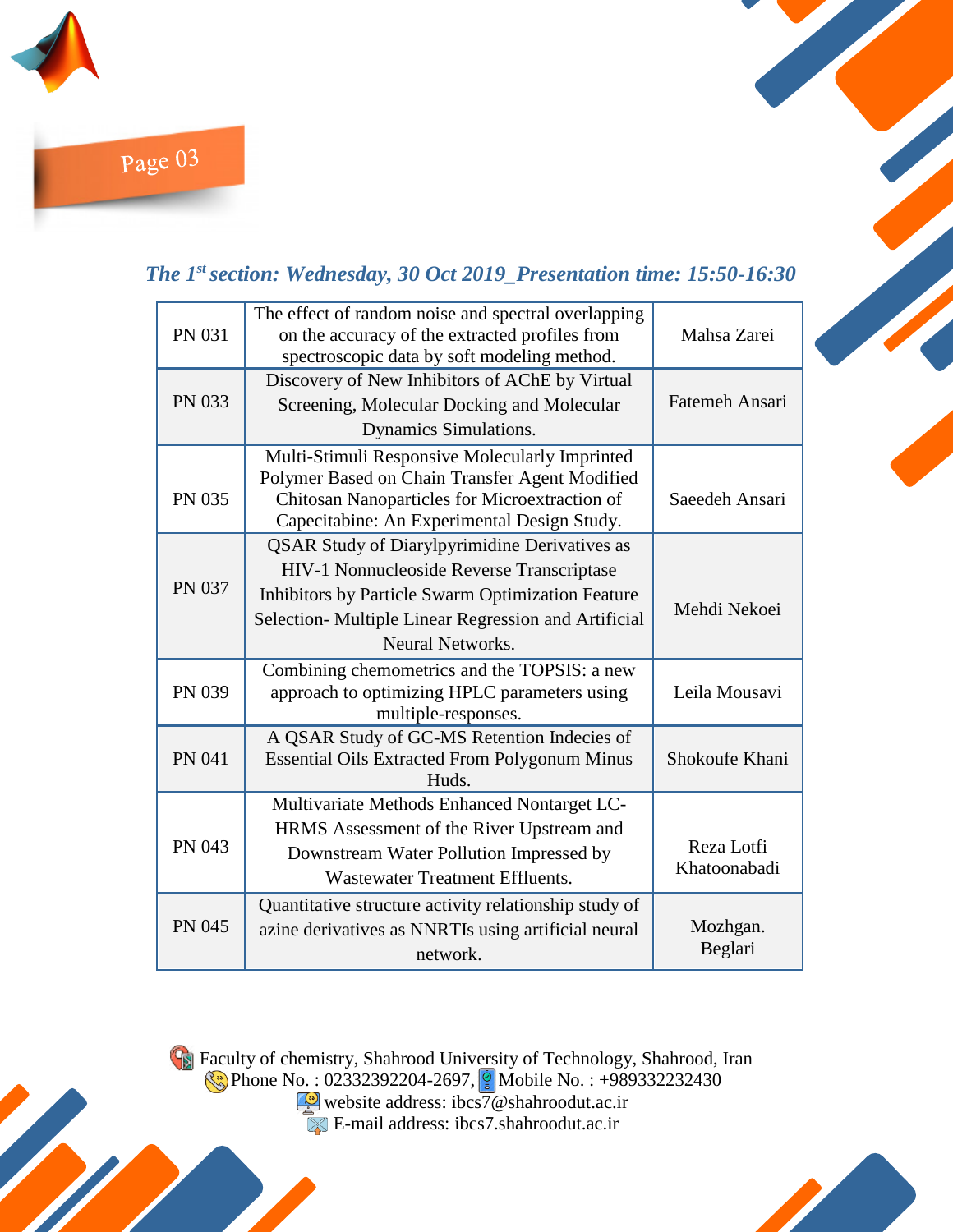

#### *The 1st section: Wednesday, 30 Oct 2019\_ presentation time: 15:50-16:30*

| <b>PN 047</b> | Optimization of process parameters for Paraquat<br>and Diquat removal from binary solution by<br>Angelica adsorbent using Box-Behnken<br>experimental design. | Nasrin<br>Mehmandost                   |
|---------------|---------------------------------------------------------------------------------------------------------------------------------------------------------------|----------------------------------------|
| PN 049        | Modeling of Adsorption of Cr(VI) on chitosan-<br>graphene oxide nanocomposite using RSM and<br>ANN Techniques.                                                | Mohammad<br>Hossein Ahmadi<br>Azqhandi |



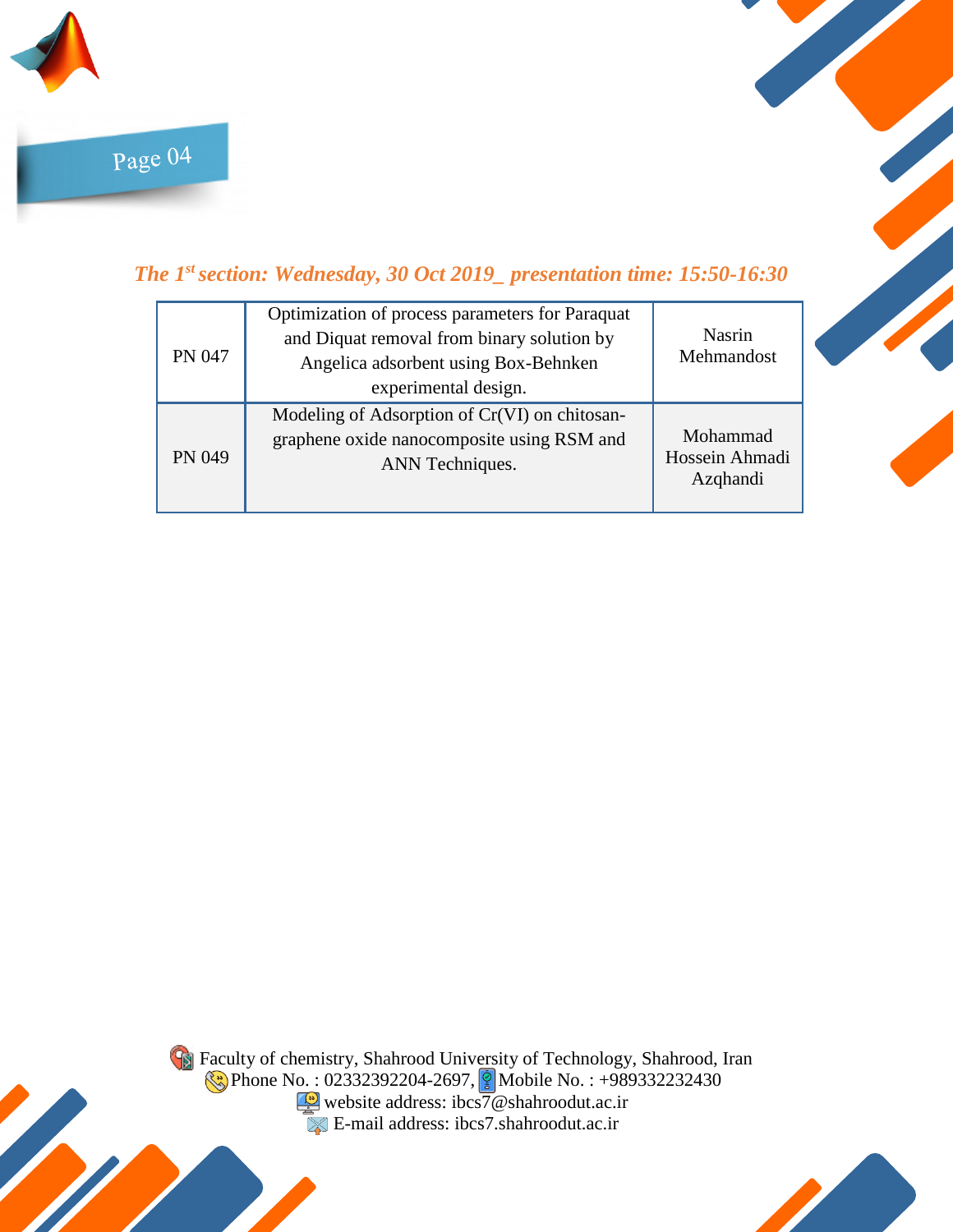

## *The 2nd section: Thursday, 31 Oct 2019\_Presentation time: 10:30-11:15*

| ID No.        | <b>Title</b>                                                                                                                                                                                                                       | <b>Presenter</b>   |
|---------------|------------------------------------------------------------------------------------------------------------------------------------------------------------------------------------------------------------------------------------|--------------------|
| <b>PN 051</b> | Adsorptive Removal of Phthalocyanine Using Nano-<br>CoFe <sub>2</sub> O <sub>4</sub> as a Sorbent from Aqueous Solution;<br>Optimization and Adsorption Characterization.                                                          | Mostafa Kazemi     |
| <b>PN 053</b> | On MCR-BANDS and FACPACK under unimodality<br>constraints.                                                                                                                                                                         | Somaye Vali Zade   |
| <b>PN 055</b> | Designing an IDA-based sensor array including a single<br>indicator and receptor with multiple concentrations for<br>quantitation of mixtures.                                                                                     | Vahideh Mahram     |
| <b>PN 057</b> | Application of MIA-QSAR for design new protein P38<br>MAP kinase compounds with using Genetic Algorithm.                                                                                                                           | Atisa Yazdanipour  |
| <b>PN 059</b> | Probing the binding mechanism of Nilotinib to bovine<br>$\alpha$ -lactalbumin using<br>spectrometric method, molecular docking.                                                                                                    | Fatemeh Bagheri    |
| PN 061        | Analysis of residual moisture in a freeze-dried sample<br>drug by multivariate fitting regression method.                                                                                                                          | Mahsa Akbari Lakeh |
| PN 063        | Metabolomic study of the effects of parabens and<br>pharmaceuticals in recycled water on metabolic<br>pathways of lettuce using NMR and GC-MS followed<br>by chemometric techniques.                                               | Neda Feizi         |
| PN 065        | Response surface modelling by using principal<br>component analysis followed by partial least squares for<br>optimizing efficient factors in micro-solid phase<br>extraction of polycyclic aromatic hydrocarbons in oil<br>spills. | Nazanin Saburouh   |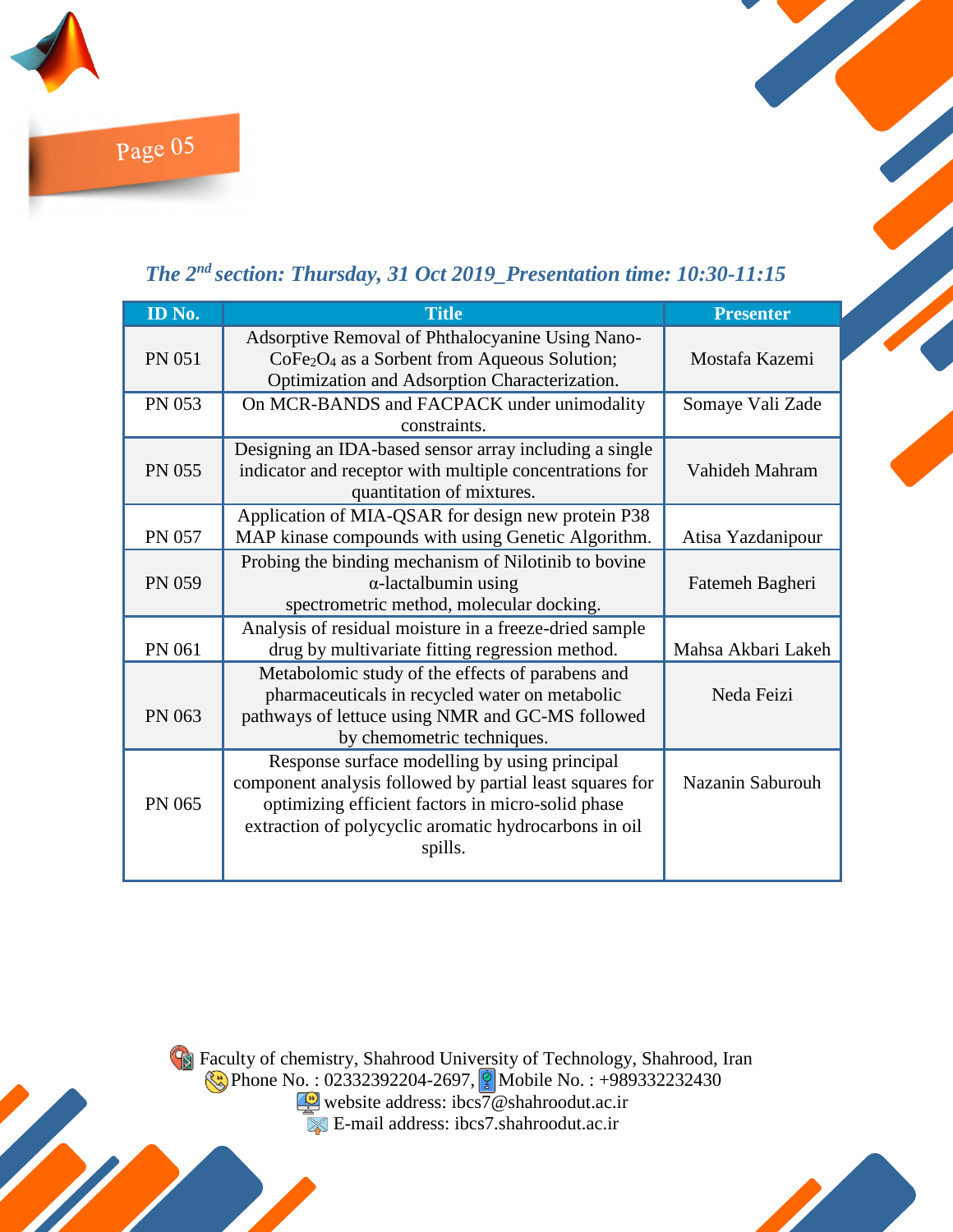



| PN 067        | PLS-DA vs. Q/LDA for classification of isotope ratio<br>mass spectrometry data: a new way for food<br>authentication.                                                 | Ali Ghiasi                             |
|---------------|-----------------------------------------------------------------------------------------------------------------------------------------------------------------------|----------------------------------------|
| PN 069        | Multiple response optimization of simultaneous<br>biosorption of methylene blue and fuchsin acid by<br>green alga Ulva fasciata.                                      | Mina<br>Khodabakhshi                   |
| <b>PN 071</b> | Principal component-adaptive neuro-fuzzy inference<br>systems for the QSPR modeling of CMC of anionic<br>gemini surfactants.                                          | Mina<br>Khodabakhshi                   |
| PN 073        | QSPR model for adsorption of organic compounds<br>by multi-walled carbon nanotube (MWCNT):<br>Comparison between MLR and ANFIS.                                       | Aboozar Khajeh                         |
| <b>PN 075</b> | Particle swarm optimization with various mutations<br>for descriptor selection in QSPR studies.                                                                       | Aboozar Khajeh                         |
| <b>PN 077</b> | Classification of three ground meat species using<br>FTIR and chemometrics method.                                                                                    | Abolfazl Dashti                        |
| PN 079        | Analysis of U and Th in Mahneshan soil samples by<br><b>ICP-MS</b> and Geochemometrics.                                                                               | Somayeh Veyseh                         |
| <b>PN 081</b> | Modeling and Optimization of Electrical<br>Conductivity of GO-Fe <sub>3</sub> O <sub>4</sub> Nanofluid by Using<br>Experimental design and Artificial Neural Network. | Mohammad<br>Hossein Ahmadi<br>Azqhandi |
| <b>PN 083</b> | Analytical Figures of Merit for Feasible Solutions of<br>Second-Order Calibration methods.                                                                            | Fariba Norouz<br>Yeganeh               |